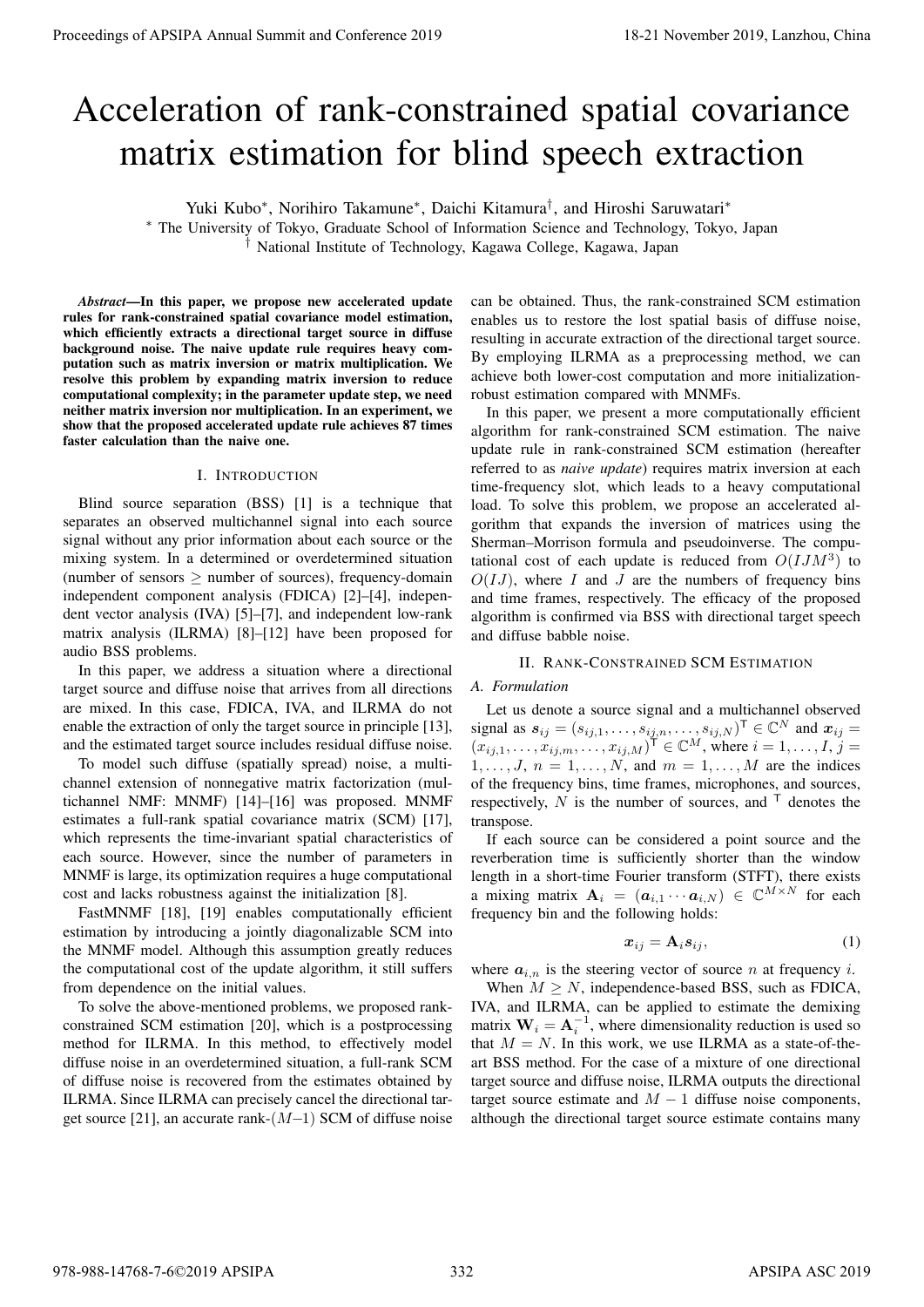diffuse noise components in the same direction. Therefore, we can calculate *M* rank-1 SCMs, namely, one rank-1 SCM of the directional target source and  $M-1$  rank-1 SCMs of the diffuse noise components, from the estimated demixing matrix **W***<sup>i</sup>* . One of these SCMs corresponds to the target source, and the others are components of diffuse noise. A rank- $(M-1)$ SCM of diffuse noise can be obtained by summing the *M −*1 rank-1 SCMs. Since the rank of the SCM of diffuse noise is *M −* 1, we need to restore one lost spatial basis (steering vector) of diffuse noise to extract the directional target source with a multichannel Wiener filter.

## *B. Rank-constrained SCM Estimation*

*1)* Generative model: We assume the observed signal  $x_{ij}$ to be the sum of two components, as

$$
x_{ij} = h_{ij} + u_{ij}, \qquad (2)
$$

where  $h_{ij} = (h_{ij,1}, \ldots, h_{ij,M})^{\mathsf{T}} \in \mathbb{C}^M$  and  $u_{ij} =$  $(u_{ij,1}, \ldots, u_{ij,M})^{\mathsf{T}} \in \mathbb{C}^M$  are spatial images of the directional target source and diffuse noise, respectively.  $h_{ij}$  is modeled as

$$
\boldsymbol{h}_{ij} = \boldsymbol{a}_i^{(h)} s_{ij}^{(h)},\tag{3}
$$

$$
s_{ij}^{(h)}|r_{ij}^{(h)} \sim \mathcal{N}_c(0, r_{ij}^{(h)}), \tag{4}
$$

$$
r_{ij}^{(h)} \sim \mathcal{IG}(\alpha, \beta),\tag{5}
$$

where  $a_i^{(h)}$  is the  $n_h$ th steering vector  $a_{i,n_h}$ ,  $s_{ij}^{(h)}$  is the dry source of the directional target source  $s_{ij,n_h}$ ,  $r_{ij}^{(h)}$  is the power spectrogram of the  $n<sub>h</sub>$ th source, and  $n<sub>h</sub>$  denotes the index of the directional target source. Here, *N<sup>c</sup>* and *IG* denote the circularly symmetric complex Gaussian distribution and the inverse gamma distribution, respectively:

$$
\mathcal{N}_c(s_{ij}^{(h)}|0, r_{ij}^{(h)}) = \frac{1}{\pi r_{ij}^{(h)}} \exp\left(-\frac{|s_{ij}^{(h)}|^2}{r_{ij}^{(h)}}\right),\tag{6}
$$

$$
\mathcal{IG}(r_{ij}^{(h)}; \alpha, \beta) = \frac{\beta^{\alpha}}{\Gamma(\alpha)} (r_{ij}^{(h)})^{-\alpha - 1} \exp\left(-\frac{\beta}{r_{ij}^{(h)}}\right), \quad (7)
$$

where  $\alpha > 0$  and  $\beta > 0$  are the shape and scale parameter of the inverse gamma distribution, respectively. Introducing the above prior distribution improves the estimation performance.

The generative model of the diffuse noise  $u_{ij}$  is assumed to be the multivariate complex Gaussian distribution:

$$
\boldsymbol{u}_{ij} \sim \mathcal{N}_c(\mathbf{0}, r_{ij}^{(u)} \mathbf{R}_i^{(u)}),
$$
\n
$$
p(\boldsymbol{u}_{ij}) = \frac{1}{\pi^M (r_{ij}^{(u)})^M |\det \mathbf{R}_i^{(u)}|} \exp\left(-\frac{\boldsymbol{u}_{ij}^{\mathsf{H}} (\mathbf{R}_i^{(u)})^{-1} \boldsymbol{u}_{ij}}{r_{ij}^{(u)}}\right),
$$
\n(8)\n(9)

where  $r_{ij}^{(u)}$  and  $\mathbf{R}_i^{(u)}$  are the variance and full-rank SCM of diffuse noise, respectively. In rank-constrained SCM estimation,  $\mathbf{R}_i^{(u)}$  is expressed using separation filter  $\mathbf{W}_i$  =  $(w_{i,1} \cdots w_{i,M})^{\text{H}}$  estimated by ILRMA as follows:

$$
\mathbf{R}_{i}^{(u)} = \mathbf{R}_{i}^{'(u)} + \lambda_{i} b_{i} b_{i}^{H},
$$
\n(10)  
\n
$$
\mathbf{R}_{i}^{'(u)} = \frac{1}{J} \sum_{j} \mathbf{W}_{i}^{-1} (|\mathbf{w}_{i,1}^{H} \mathbf{x}_{ij}|^{2}, \dots, |\mathbf{w}_{i,n_{h}-1}^{H} \mathbf{x}_{ij}|^{2}, 0,
$$
\n
$$
|\mathbf{w}_{i,n_{h}+1}^{H} \mathbf{x}_{ij}|^{2}, \dots, |\mathbf{w}_{i,M}^{H} \mathbf{x}_{ij}|^{2}) (\mathbf{W}_{i}^{-1})^{H},
$$
\n(11)

where  $\mathbf{R}'_i^{(u)}$  is the rank- $(M-1)$  SCM estimated by ILRMA,  **is the unit eigenvector of**  $\mathbf{R}'^{(u)}$  **that corresponds to the zero** eigenvalue,  $\lambda_i$  is a scalar variable, and <sup>H</sup> denotes the Hermitian transpose. Equation (11) applies back-projection [22] to *M −*1 diffuse noise components (estimates) and calculates the sum of the *M −* 1 resultant SCMs. Thus, we fix both the spatial basis of the directional target source  $a_i^{(h)}$  and the rank- $(M-1)$ *i* SCM  $\mathbf{R}'_i^{(u)}$ . The full-rank SCM  $\mathbf{R}_i^{(u)}$  can be recovered by estimating the residual eigenvalue  $\lambda_i$ . Also, the variances of the directional target source and diffuse noise,  $r_{ij}^{(h)}$  and  $r_{ij}^{(u)}$ , respectively, are simultaneously estimated. Proceeding of APSIPA Annual Summit and Conference 2019<br>
alline with the summit and the summit and conference 2019 18-21 November 2019 18-21 November 2019, Lanzhou, China 3333 2019<br>
and action are proposed for a conference

*2) Parameter Estimation:* We use the EM algorithm to estimate parameters  $r_{ij}^{(h)}$ ,  $r_{ij}^{(u)}$ , and  $\lambda_i$  by maximum a posteriori estimation. A *Q* function is defined by the expectation of the complete log-likelihood with respect to the posterior probability of latent variables  $s_{ij}^{(h)}$  and  $u_{ij}$  as

$$
Q(\Theta; \tilde{\Theta}) = \sum_{i,j} \left[ -(\alpha + 2) \log r_{ij}^{(h)} - \frac{\hat{r}_{ij}^{(h)} + \beta}{r_{ij}^{(h)}} - M \log r_{ij}^{(u)} - \log \det \mathbf{R}_i^{(u)} - \frac{\text{tr}((\mathbf{R}_i^{(u)})^{-1} \hat{\mathbf{R}}_{ij}^{(u)})}{r_{ij}^{(u)}} \right] + \text{const.},
$$
\n(12)

where const*.* includes the constant terms independent of the parameters,  $\Theta = \{r_{ij}^{(h)}, r_{ij}^{(u)}, \lambda_i\}$  is the set of parameters to be updated,  $\tilde{\Theta} = \{\tilde{r}_{ij}^{(h)}, \tilde{r}_{ij}^{(u)}, \tilde{\lambda}_i\}$  is the set of up-to-date parameters, and  $\hat{r}_{ij}^{(h)}$  and  $\hat{R}_{ij}^{(u)}$  are the sufficient statistics obtained by the following E-step update rules:

$$
\tilde{\mathbf{R}}_i^{(u)} = \mathbf{R}_i^{\prime (u)} + \tilde{\lambda}_i \mathbf{b}_i \mathbf{b}_i^{\mathsf{H}} \tag{13}
$$
\n
$$
\tilde{\mathbf{R}}_i^{(x)} = \kappa_h^{(h)} \left( \begin{array}{cc} h \\ h \end{array} \right) \left( \begin{array}{cc} h \\ h \end{array} \right) \left( \begin{array}{cc} h \\ h \end{array} \right) \tag{14}
$$

$$
\tilde{\mathbf{R}}_{ij}^{(x)} = \tilde{r}_{ij}^{(h)} \mathbf{a}_i^{(h)} (\mathbf{a}_i^{(h)})^{\mathsf{H}} + \tilde{r}_{ij}^{(u)} \tilde{\mathbf{R}}_i^{(u)}, \n\tilde{r}_{ij}^{(h)} = \tilde{r}_{ij}^{(h)} - (\tilde{r}_{ij}^{(h)})^2 (\mathbf{a}_i^{(h)})^{\mathsf{H}} (\tilde{\mathbf{R}}_{ij}^{(x)})^{-1} \mathbf{a}_i^{(h)}
$$
\n(14)

$$
\hat{r}_{ij}^{(h)} = \tilde{r}_{ij}^{(h)} - (\tilde{r}_{ij}^{(h)})^2 (\mathbf{a}_i^{(h)})^{\text{H}} (\mathbf{R}_{ij}^{(\omega)})^{-1} \mathbf{a}_i^{(h)} \n+ |\tilde{r}_{ij}^{(h)} \mathbf{x}_{ij}^{\text{H}} (\tilde{\mathbf{R}}_{ij}^{(\omega)})^{-1} \mathbf{a}_i^{(h)}|^2,
$$
\n(15)

$$
\hat{\mathbf{R}}_{ij}^{(u)} = \tilde{r}_{ij}^{(u)} \tilde{\mathbf{R}}_i^{(u)} - (\tilde{r}_{ij}^{(u)})^2 \tilde{\mathbf{R}}_i^{(u)} (\tilde{\mathbf{R}}_{ij}^{(x)})^{-1} \tilde{\mathbf{R}}_i^{(u)} \n+ (\tilde{r}_{ij}^{(u)})^2 \tilde{\mathbf{R}}_i^{(u)} (\tilde{\mathbf{R}}_{ij}^{(x)})^{-1} \mathbf{x}_{ij} \mathbf{x}_{ij}^{\mathsf{H}} (\tilde{\mathbf{R}}_{ij}^{(x)})^{-1} \tilde{\mathbf{R}}_i^{(u)}.
$$
\n(16)

In the M-step, the parameters in  $\Theta$  are updated as follows:

$$
r_{ij}^{(h)} \leftarrow \frac{\hat{r}_{ij}^{(h)} + \beta}{\alpha + 2},\tag{17}
$$

$$
\lambda_i \leftarrow \frac{1}{J} \sum_j \frac{1}{\tilde{r}_{ij}^{(u)}} \boldsymbol{b}_i^{\mathsf{H}} \hat{\mathbf{R}}_{ij}^{(u)} \boldsymbol{b}_i, \tag{18}
$$

$$
\mathbf{R}_i^{(u)} \leftarrow \mathbf{R}_i^{\prime(u)} + \lambda_i b_i b_i^{\mathsf{H}},\tag{19}
$$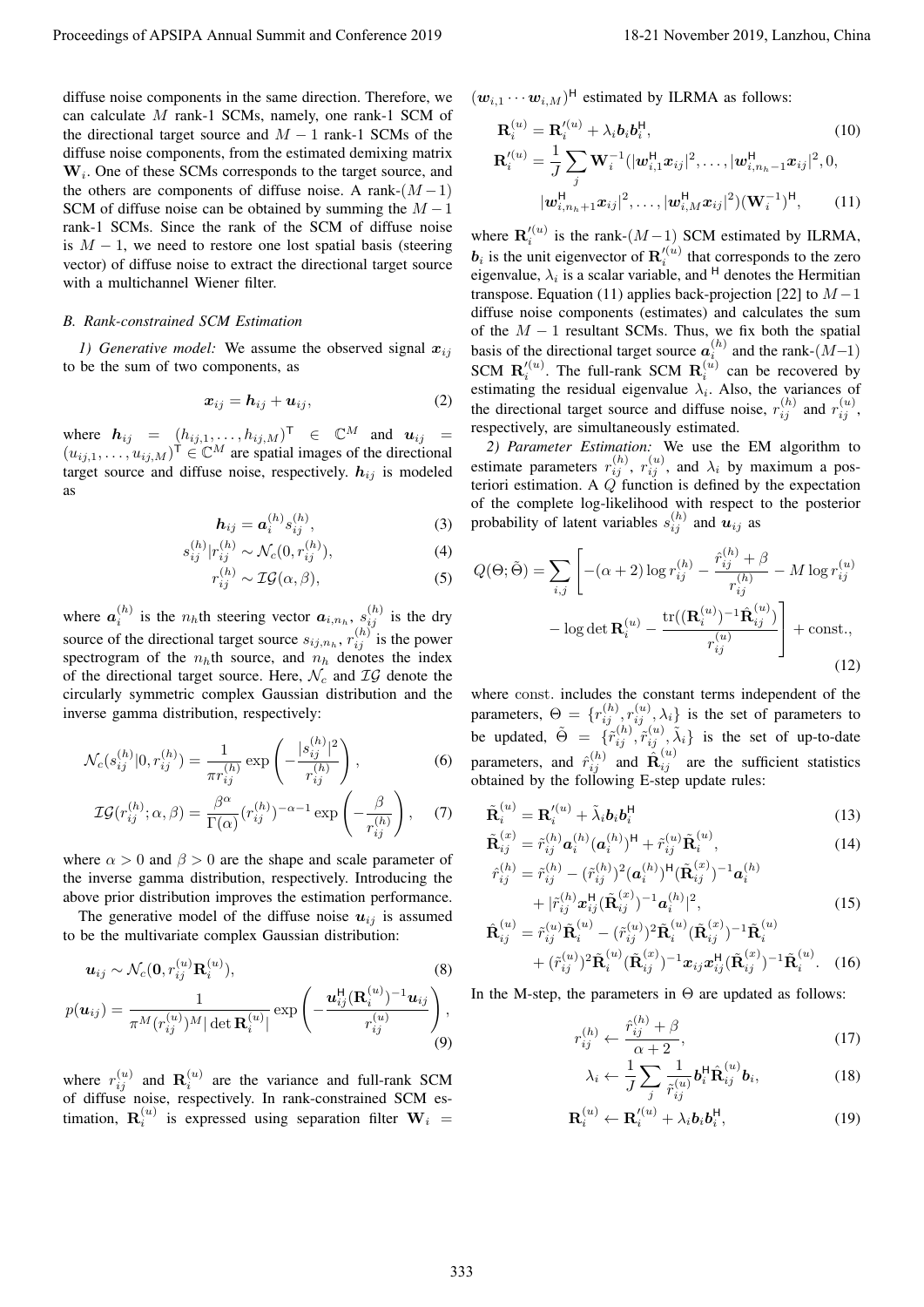$$
r_{ij}^{(u)} \leftarrow \frac{1}{M} \text{tr}((\mathbf{R}_i^{(u)})^{-1} \hat{\mathbf{R}}_{ij}^{(u)}).
$$
 (20)

*3) Initialization of parameters:* We employ ILRMA estimates to initialize the variances  $r_{ij}^{(h)}$  and  $r_{ij}^{(u)}$  as

$$
r_{ij}^{(h)} = \sum_{k} t_{ik,n_h} v_{kj,n_h},
$$
\n(21)

$$
r_{ij}^{(u)} = \frac{1}{M} (\hat{\mathbf{y}}_{ij}^{(u)})^{\mathsf{H}} (\mathbf{R}'_{i})^{+} \hat{\mathbf{y}}_{ij}^{(u)}, \qquad (22)
$$

where  $t_{ik,n_h}$  and  $v_{kj,n_h}$  are the NMF parameters in the lowrank source model obtained by ILRMA,  $k = 1, \ldots, K$  is the index of the NMF bases,  $K$  is the number of NMF bases,  $^+$ denotes the pseudoinverse, and  $\hat{y}_{ij}^{(u)}$  is the scale-fixed source image of diffuse noise calculated as

$$
\hat{\boldsymbol{y}}_{ij}^{(u)} = \mathbf{W}_i^{-1}(\boldsymbol{w}_{i,1}^{\mathsf{H}}\boldsymbol{x}_{ij},\ldots,\boldsymbol{w}_{i,n_h-1}^{\mathsf{H}}\boldsymbol{x}_{ij},0,\\ \boldsymbol{w}_{i,n_h+1}^{\mathsf{H}}\boldsymbol{x}_{ij},\ldots,\boldsymbol{w}_{i,M}^{\mathsf{H}}\boldsymbol{x}_{ij})^{\mathsf{T}}.
$$
\n(23)

The parameter  $\lambda_i$  is initialized by the minimum nonzero eigenvalue of  $\mathbf{R}'_i^{(u)}$ .

III. PROPOSED METHOD

### *A. Motivation*

Update rules (15) and (16) involve an inverse matrix operation of  $M \times M$  matrices at each time-frequency slot. Thus, their computational complexity is  $O( I J M^3)$ . Such a heavy computational load restricts their implementation on lowresource hardware, such as hearing-aid devices. To avoid this problem, we propose an efficient update algorithm that greatly accelerates the estimation of parameters by expanding matrix inversion. The acceleration consists of two steps: (i) expanding matrix inversion using the Sherman–Morrison formula and (ii) expanding matrix inversion using the pseudoinverse of matrices. Proceedings of APSIPA Annual Summit and Conference 2019<br> *Procedure 2018*  $\frac{d^2x}{dx^2} = \frac{1}{2} \frac{d^2y}{dx^2}$ ,  $\frac{dy}{dx} = 0$ <br> *Procedure 2019*  $\frac{d^2y}{dx^2} = 0$ <br> **Procedure 2019**  $\frac{dy}{dx} = 0$ <br> **Procedure 2019**  $\frac{dy}{dx} = 0$ <br>

### *B. Key Concept for Acceleration*

*1) First-stage acceleration:* Using the Sherman–Morrison formula, we can expand the inverse of matrix (14) as follows:

$$
(\tilde{\mathbf{R}}_{ij}^{(x)})^{-1} = \frac{1}{\tilde{r}_{ij}^{(u)}} (\tilde{\mathbf{R}}_{i}^{(u)})^{-1} - \frac{\frac{\tilde{r}_{ij}^{(h)}}{(\tilde{r}_{ij}^{(u)})^{2}} (\tilde{\mathbf{R}}_{i}^{(u)})^{-1} \mathbf{a}_{i}^{(h)} (\mathbf{a}_{i}^{(h)})^{H} (\tilde{\mathbf{R}}_{i}^{(u)})^{-1}}{1 + \frac{\tilde{r}_{ij}^{(h)}}{\tilde{r}_{ij}^{(u)}} (\mathbf{a}_{i}^{(h)})^{H} (\tilde{\mathbf{R}}_{i}^{(u)})^{-1} \mathbf{a}_{i}^{(h)}} \tag{24}
$$

$$
= \frac{1}{\tilde{r}_{ij}^{(u)}} \left( (\tilde{\mathbf{R}}_i^{(u)})^{-1} - \frac{\tilde{r}_{ij}^{(h)}}{\tilde{r}_{ij}^{(u)} + \tilde{r}_{ij}^{(h)} (\mathbf{a}_i^{(h)})^{\mathsf{H}} (\tilde{\mathbf{R}}_i^{(u)})^{-1} \mathbf{a}_i^{(h)}} - (\tilde{\mathbf{R}}_i^{(u)})^{-1} \mathbf{a}_i^{(h)} (\mathbf{a}_i^{(h)})^{\mathsf{H}} (\tilde{\mathbf{R}}_i^{(u)})^{-1} \right).
$$
 (25)

Note that  $\tilde{\mathbf{R}}_i^{(u)} = \mathbf{R}'_i^{(u)} + \tilde{\lambda}_i \mathbf{b}_i \mathbf{b}_i^{\mathsf{H}}$  is invertible. This expansion enables us to reduce the computational complexity of (15) and (16) from  $O( I J M^3)$  to  $O( I M^3 + I J M^2)$ , where the two terms respectively correspond to matrix inversion at each frequency bin and multiplication of a matrix and vector at each time-frequency slot.

2) Second-stage acceleration: Using  $\mathbf{R}'^{(u)}_i \mathbf{b}_i = \mathbf{0}$  and  $||b_i||_2 = 1$ , we can expand the inversion  $(\mathbf{R}^{(u)}_i)^{-1} = (\mathbf{R}'^{(u)}_i)^+$  $\lambda_i$ *b***<sub>***i***</sub><sup>***b***<sub>***i***</sub></sub><sup>***i***</sup>)<sup>−1</sup> using the pseudoinverse of <b>R**<sup>'</sup><sub>*i*</sub><sup>'(*u*)</sup> as</sup>

$$
(\mathbf{R}_i^{(u)})^{-1} = (\mathbf{R}_i'^{(u)})^+ + \frac{1}{\lambda_i} \mathbf{b}_i \mathbf{b}_i^{\mathsf{H}}.
$$
 (26)

Since  $\mathbf{R}'_i^{(u)}$  is fixed in rank-constrained SCM estimation, neither matrix inversion nor pseudoinversion is necessary in the parameter update step if the pseudoinverse  $(\mathbf{R}'_i^{(u)})^+$  is calculated in advance. Hence, the number of matrix inversions is reduced from *I* to zero with expression (26). Furthermore, no multiplication involving a matrix or vector is required, as shown in Sect. III-C2.

## *C. Accelerated Update Rule*

*1) First-stage acceleration:* For the sake of simplicity, we define the following variables:

$$
\rho_i^{(aa)} := (\mathbf{a}_i^{(h)})^{\mathsf{H}} (\mathbf{R}_i^{(u)})^{-1} \mathbf{a}_i^{(h)}, \tag{27}
$$

$$
\tilde{\rho}_i^{(aa)} := (\mathbf{a}_i^{(h)})^{\mathsf{H}} (\tilde{\mathbf{R}}_i^{(u)})^{-1} \mathbf{a}_i^{(h)},
$$
\n(28)\n
$$
(\mathbf{a}_i^{(a)})^{\mathsf{H}} (\mathbf{A}_i^{(h)})^{-1} \mathbf{a}_i^{(h)},
$$
\n(29)

$$
\rho_{ij}^{(ax)} := (\boldsymbol{a}_i^{(h)})^{\mathsf{H}} (\mathbf{R}_i^{(u)})^{-1} \boldsymbol{x}_{ij},
$$
\n
$$
z^{(ax)} \cdot (\boldsymbol{a}_i^{(h)})^{\mathsf{H}} (\tilde{\mathbf{p}}^{(u)})^{-1} \boldsymbol{x}_{ij},
$$
\n(29)

$$
\tilde{\rho}_{ij}^{(ax)} := (\boldsymbol{a}_i^{(h)})^{\mathsf{H}} (\tilde{\mathbf{R}}_i^{(u)})^{-1} \boldsymbol{x}_{ij},
$$
\n(30)\n  
\n
$$
\rho_{ij}^{(xx)} := \boldsymbol{\pi}^{\mathsf{H}} (\mathbf{R}^{(u)})^{-1} \boldsymbol{x}_{ij},
$$
\n(31)

$$
\rho_{ij}^{(xx)} := \mathbf{x}_{ij}^{\mathrm{H}}(\mathbf{R}_i^{(u)})^{-1}\mathbf{x}_{ij},
$$
\n(31)  
\n
$$
\sigma_i^{(ab)} := (\mathbf{a}_i^{(h)})^{\mathrm{H}}\mathbf{b}_i,
$$
\n(32)

$$
\sigma_i^{(ab)} := (a_i^{(h)})^{\mathsf{H}} b_i,
$$
\n(32)

$$
\sigma_{ij}^{(ox)} := \boldsymbol{b}_i^{\mathsf{H}} \boldsymbol{x}_{ij},
$$
\n
$$
z^{(h)}
$$
\n(33)

$$
\tilde{\gamma}_{ij} := \frac{\tilde{r}_{ij}^{(n)}}{\tilde{r}_{ij}^{(u)} + \tilde{r}_{ij}^{(h)} \tilde{\rho}_i^{(aa)}}.
$$
\n(34)

From (25), we obtain

$$
(\boldsymbol{a}_{i}^{(h)})^{\text{H}}(\tilde{\mathbf{R}}_{ij}^{(x)})^{-1}\boldsymbol{a}_{i}^{(h)} = \frac{1}{\tilde{r}_{ij}^{(u)}}\left(\tilde{\rho}_{i}^{(aa)} - \tilde{\gamma}_{ij}(\tilde{\rho}_{i}^{(aa)})^{2}\right) \quad (35)
$$

$$
=\frac{\tilde{\rho}_i^{(aa)}}{\tilde{r}_{ij}^{(u)} + \tilde{r}_{ij}^{(h)}\tilde{\rho}_i^{(aa)}},\tag{36}
$$

$$
(\mathbf{a}_{i}^{(h)})^{\mathsf{H}}(\tilde{\mathbf{R}}_{ij}^{(x)})^{-1}\mathbf{x}_{ij} = \frac{\tilde{\rho}_{ij}^{(ax)}}{\tilde{r}_{ij}^{(u)} + \tilde{r}_{ij}^{(h)}\tilde{\rho}_{i}^{(aa)}}.
$$
(37)

The update rule (15) in the E-step can be rewritten as

$$
\hat{r}_{ij}^{(h)} = \tilde{\gamma}_{ij} (\tilde{r}_{ij}^{(u)} + \tilde{\gamma}_{ij} |\tilde{\rho}_{ij}^{(ax)}|^2).
$$
 (38)

Hence, we update  $r_{ij}^{(h)}$  in the M-step as

$$
r_{ij}^{(h)} \leftarrow \frac{\tilde{\gamma}_{ij} \left( \tilde{r}_{ij}^{(u)} + \tilde{\gamma}_{ij} |\tilde{\rho}_{ij}^{(ax)}|^2 \right) + \beta}{\alpha + 2}.
$$
 (39)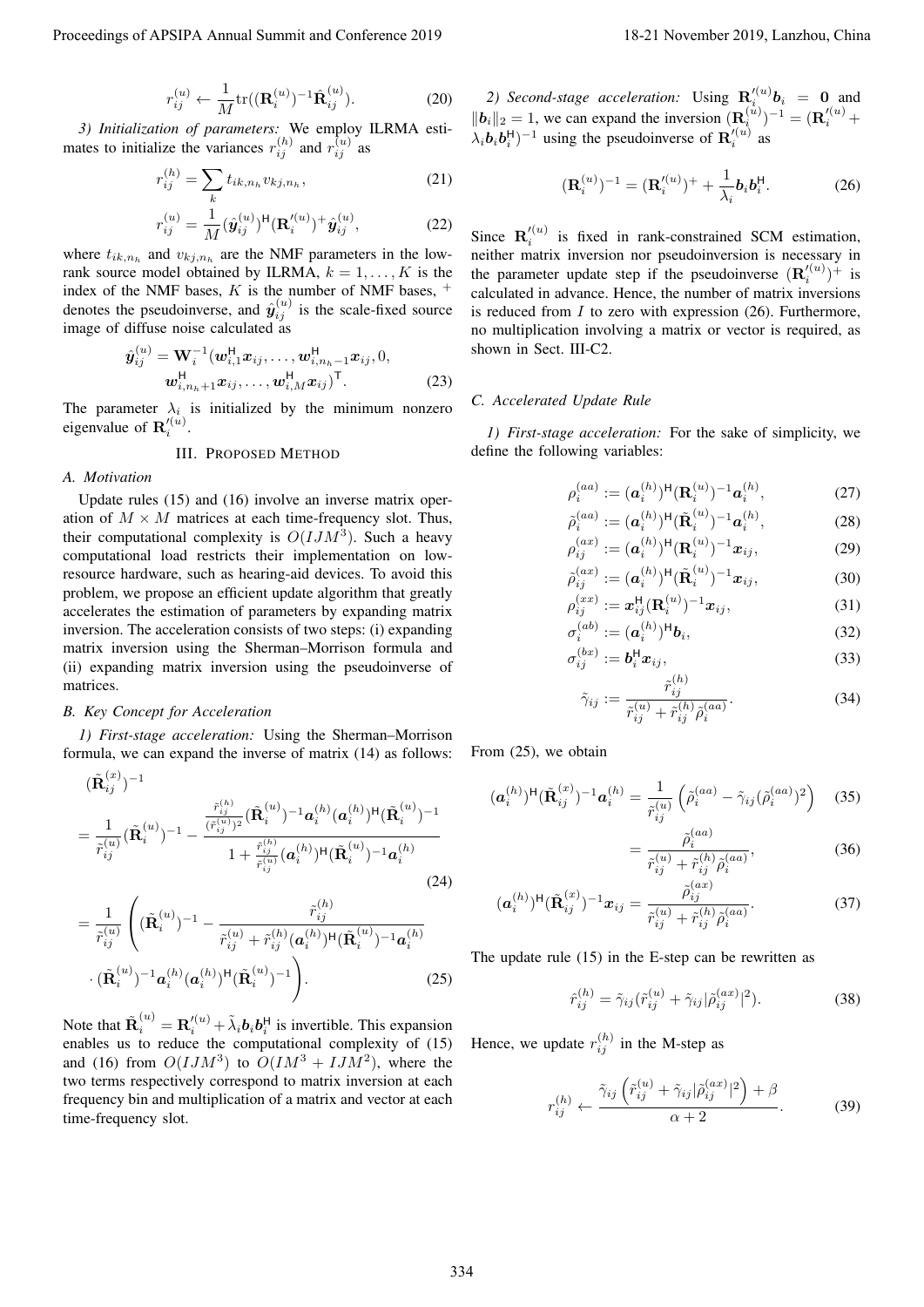In addition, for update rule (18) in the M-step, we can utilize the following equations, which are obtained using (25):

$$
\tilde{\mathbf{R}}_{i}^{(u)}(\tilde{\mathbf{R}}_{ij}^{(x)})^{-1} = \frac{1}{\tilde{r}_{ij}^{(u)}} \left( \mathbf{I} - \tilde{\gamma}_{ij} \mathbf{a}_{i}^{(h)} (\mathbf{a}_{i}^{(h)})^{\mathsf{H}} (\tilde{\mathbf{R}}_{i}^{(u)})^{-1} \right), \tag{40}
$$

$$
\mathbf{b}_{i}^{\mathsf{H}} \tilde{\mathbf{R}}_{i}^{(u)} (\tilde{\mathbf{R}}_{ij}^{(x)})^{-1} \tilde{\mathbf{R}}_{i}^{(u)} \mathbf{b}_{i}
$$
\n
$$
= \frac{1}{z^{(u)}} \left( \tilde{\lambda}_{i} - \tilde{\gamma}_{ij} |\sigma_{i}^{(ab)}|^{2} \right), \tag{41}
$$

$$
\tilde{r}_{ij}^{(u)} \left\langle \tilde{\mathbf{R}}_{ij}^{(x)} (\tilde{\mathbf{R}}_{ij}^{(x)})^{-1} x_{ij} \right\rangle
$$
\n
$$
= \frac{1}{\tilde{r}_{ij}^{(u)}} \left( \sigma_{ij}^{(bx)} - \tilde{\gamma}_{ij} \sigma_i^{(ab)} \tilde{\rho}_{ij}^{(ax)} \right), \tag{42}
$$

where  $\overline{\cdot}$  denotes the complex conjugate. Using (40)–(42), we obtain

$$
\lambda_i \leftarrow \frac{1}{J} \sum_j \left( \tilde{\gamma}_{ij} |\sigma_i^{(ab)}|^2 + \frac{1}{\tilde{r}_{ij}^{(u)}} \left| \sigma_{ij}^{(bx)} - \tilde{\gamma}_{ij} \overline{\sigma_i^{(ab)}} \tilde{\rho}_{ij}^{(ax)} \right|^2 \right). \tag{43}
$$

Moreover, for update rule (20) in the M-step, the following equation can be used to derive an efficient update rule:

$$
\hat{\mathbf{R}}_{ij}^{(u)} = \tilde{\gamma}_{ij} (\tilde{r}_{ij}^{(u)} + \tilde{\gamma}_{ij} |\tilde{\rho}_{ij}^{(ax)}|^2) \mathbf{a}_i^{(h)} (\mathbf{a}_i^{(h)})^{\mathsf{H}} + \mathbf{x}_{ij} \mathbf{x}_{ij}^{\mathsf{H}} \n- \tilde{\gamma}_{ij} \tilde{\rho}_{ij}^{(ax)} \mathbf{a}_i^{(h)} \mathbf{x}_{ij}^{\mathsf{H}} - \tilde{\gamma}_{ij} \tilde{\rho}_{ij}^{(ax)} \mathbf{x}_{ij} (\mathbf{a}_i^{(h)})^{\mathsf{H}}.
$$
\n(44)

The parameter  $r_{ij}^{(u)}$  can be updated as

*ij*

$$
r_{ij}^{(u)} \leftarrow \frac{1}{M} \left( \tilde{\gamma}_{ij} \rho_i^{(aa)} (\tilde{r}_{ij}^{(u)} + \tilde{\gamma}_{ij} |\tilde{\rho}_{ij}^{(ax)}|^2) + \rho_{ij}^{(xx)} - 2\tilde{\gamma}_{ij} \text{Re} [\tilde{\rho}_{ij}^{(ax)} \overline{\rho_{ij}^{(ax)}}] \right).
$$
 (45)

The update algorithm for the first-stage acceleration is summarized in Algorithm 1. Note that we must update  $\rho_i^{(aa)}$ ,  $\rho_{ij}^{(ax)}$ , and  $\rho_{ij}^{(xx)}$  using up-to-date  $\mathbf{R}_i^{(u)}$ . In summary, in the first-stage acceleration, only the matrix inversions of  $\mathbf{R}_{i}^{(u)}$  and  $\tilde{\mathbf{R}}_{i}^{(u)}$  $\int_i^{(u)}$  are necessary for each frequency bin, requiring a calculation cost of  $O(IM^3)$ .

*2) Second-stage acceleration:* On the basis of (26), we can further accelerate the update algorithm. We define the quadratic terms

$$
\tau_i^{(aa)} := (\mathbf{a}_i^{(h)})^{\mathsf{H}} (\mathbf{R}_i'^{(u)})^+ \mathbf{a}_i^{(h)},\tag{46}
$$

$$
\tau_{ij}^{(ax)} := (a_i^{(h)})^{\mathsf{H}} (\mathbf{R}_i'^{(u)})^+ x_{ij},\tag{47}
$$

$$
\tau_{ij}^{(xx)} := \boldsymbol{x}_{ij}^{\mathsf{H}}(\mathbf{R}'_{i}^{(u)})^{+}\boldsymbol{x}_{ij}.
$$
\n(48)

These terms do not depend on the variables  $r_{ij}^{(h)}$ ,  $r_{ij}^{(u)}$ , and  $\lambda_i$  and can be calculated before the update iteration. Matrix inversions appearing in  $\rho_i^{(aa)}$ ,  $\tilde{\rho}_i^{(aa)}$ ,  $\rho_{ij}^{(ax)}$ ,  $\tilde{\rho}_{ij}^{(ax)}$ , and  $\rho_{ij}^{(xx)}$  Algorithm 1: Algorithm for the first-stage acceleration update rule of the rank-constrained SCM estimation

1 Run ILRMA and calculate  $a_i^{(h)}$ ,  $\mathbf{R}'_i^{(u)}$ , and  $b_i$ ; 2 Initialize  $r_{ij}^{(h)}$ ,  $r_{ij}^{(u)}$  and  $\lambda_i$  as described in Sect. II-B3; 3 Calculate  $\sigma_i^{(ab)}$  and  $\sigma_{ij}^{(bx)}$  by (32) and (33) for all *i* and *j*; 4 Calculate  $\rho_i^{(aa)}$  and  $\rho_{ij}^{(ax)}$  by (27) and (29) for all *i* and *j*; <sup>5</sup> repeat 6  $\hat{r}_{ij}^{(h)} \leftarrow r_{ij}^{(h)}$  for all *i* and *j*;  $\tau$   $\begin{array}{c} \n\bar{r}_{ij}^{(u)} \leftarrow \bar{r}_{ij}^{(u)} \text{ for all } i \text{ and } j; \n\end{array}$  $\delta$  **a**  $\tilde{\lambda}_i \leftarrow \lambda_i$  for all *i*; **9**  $\phi_i^{(aa)} \leftarrow \rho_i^{(aa)}$  for all *i*; 10  $\hat{\rho}_{ij}^{(ax)} \leftarrow \rho_{ij}^{(ax)}$  for all *i* and *j*; 11 Calculate  $\tilde{\gamma}_{ij}$  by (34) for all *i* and *j*; 12 Update  $r_{ij}^{(h)}$  by (39) for all *i* and *j*; 13 | Update  $\lambda_i$  by (43) for all *i*; 14 **Calculate**  $\rho_i^{(aa)}$ ,  $\rho_{ij}^{(ax)}$ , and  $\rho_{ij}^{(xx)}$  by (27), (29), and (31) for all *i* and *j*; 15 Update  $r_{ij}^{(u)}$  by (45) for all *i* and *j*; Proceedings of APSIPA Annual Summit and Conference 2019<br>
In Galleria, equivaria, which are colonized by  $\frac{1}{2}$  of  $\frac{1}{2}$  of  $\frac{1}{2}$  and  $\frac{1}{2}$  and  $\frac{1}{2}$  and  $\frac{1}{2}$  and  $\frac{1}{2}$  and  $\frac{1}{2}$  and  $\frac{1}{2$ 

<sup>16</sup> until *converge*;

can be transformed using (26) as follows:

$$
\rho_i^{(aa)} = \tau_i^{(aa)} + \frac{|\sigma_i^{(ab)}|^2}{\lambda_i},\tag{49}
$$

$$
\tilde{\rho}_i^{(aa)} = \tau_i^{(aa)} + \frac{|\sigma_i^{(ab)}|^2}{\tilde{\lambda}_i},\tag{50}
$$

$$
\rho_{ij}^{(ax)} = \tau_{ij}^{(ax)} + \frac{\sigma_i^{(ab)} \sigma_{ij}^{(bx)}}{\lambda_i},\tag{51}
$$

$$
\tilde{\rho}_{ij}^{(ax)} = \tau_{ij}^{(ax)} + \frac{\sigma_i^{(ab)} \sigma_{ij}^{(bx)}}{\tilde{\lambda}_i},\tag{52}
$$

$$
\rho_{ij}^{(xx)} = \tau_{ij}^{(xx)} + \frac{|\sigma_{ij}^{(bx)}|^2}{\lambda_i}.
$$
\n(53)

Thus, the update rules with the second-stage acceleration consist of only scalar operations and can be obtained as follows:

$$
r_{ij}^{(h)} \leftarrow \frac{\tilde{\gamma}_{ij} \left( \tilde{r}_{ij}^{(u)} + \tilde{\gamma}_{ij} \left| \tau_{ij}^{(ax)} + \frac{\sigma_i^{(ab)} \sigma_{ij}^{(bx)}}{\tilde{\lambda}_i} \right|^2 \right) + \beta}{\alpha + 2}, \quad (54)
$$

$$
\lambda_i \leftarrow \frac{1}{J} \sum_j \left( \tilde{\gamma}_{ij} |\sigma_i^{(ab)}|^2 + \frac{1}{\tilde{r}_{ij}^{(u)}} \left| \sigma_{ij}^{(bx)} - \tilde{\gamma}_{ij} \overline{\sigma_i^{(ab)}} \left( \tau_{ij}^{(ax)} + \frac{\sigma_i^{(ab)} \sigma_{ij}^{(bx)}}{\tilde{\lambda}_i} \right) \right|^2 \right), \quad (55)
$$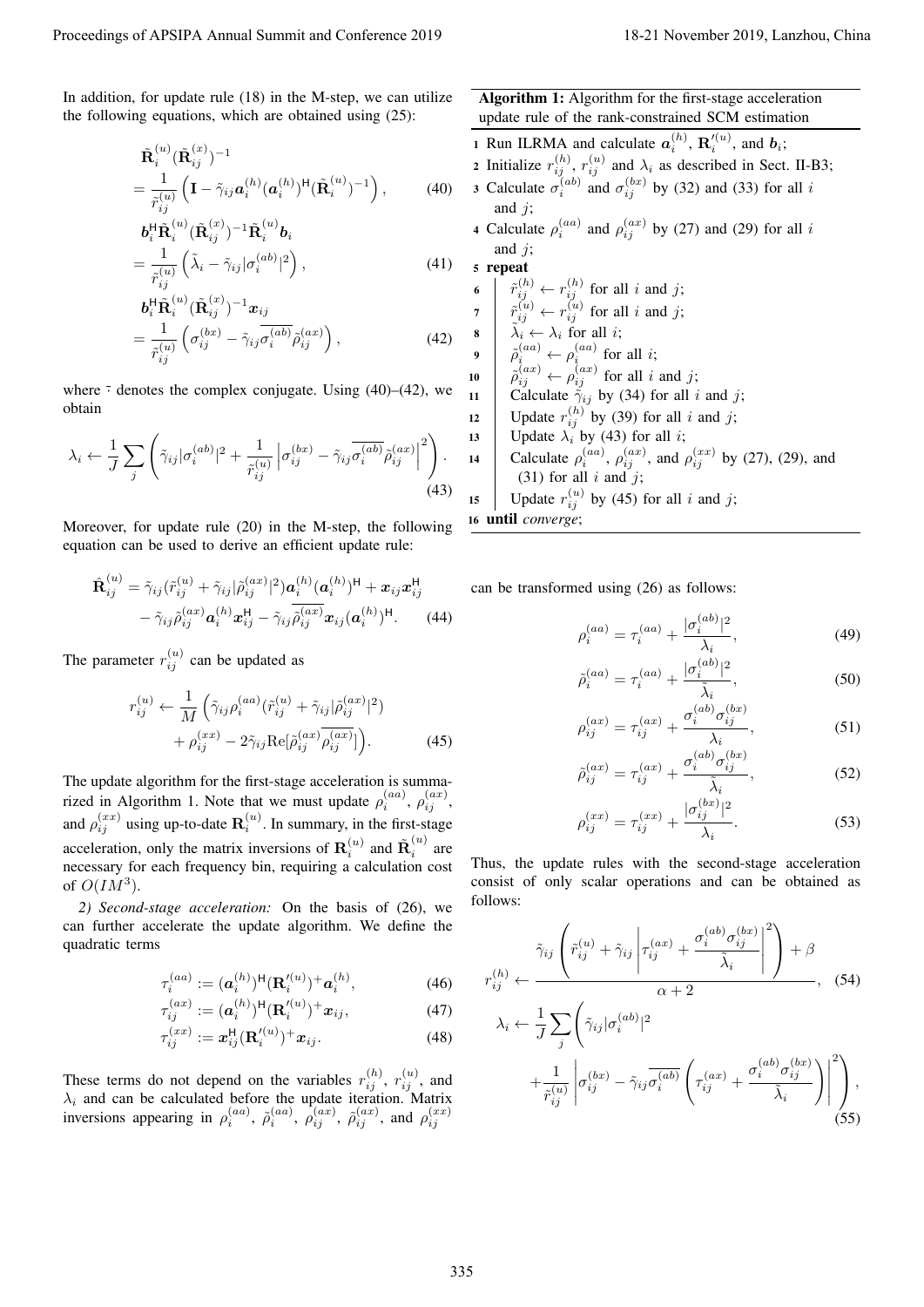| <b>Algorithm 2:</b> Algorithm for second-stage acceleration |  |
|-------------------------------------------------------------|--|
| update rule of the rank-constrained SCM estimation          |  |

- 1 Run ILRMA and calculate  $a_i^{(h)}$ ,  $\mathbf{R}'_i^{(u)}$ , and  $b_i$ ;  $i \rightarrow \mathbf{L}_i$
- 2 Initialize  $r_{ij}^{(h)}$ ,  $r_{ij}^{(u)}$  and  $\lambda_i$  as described in Sect. II-B3;
- 3 Calculate  $\sigma_i^{(ab)}$  and  $\sigma_{ij}^{(bx)}$  by (32) and (33) for all *i* and *j*;
- 4 Calculate  $\tau_i^{(aa)}$ ,  $\tau_{ij}^{(ax)}$ , and  $\tau_{ij}^{(xx)}$  by (46), (47), and (48) for all  $i$  and  $j$ ;

<sup>5</sup> repeat

- $\delta$   $\begin{array}{c} \n\tilde{r}_{ij}^{(h)} \leftarrow r_{ij}^{(h)} \text{ for all } i \text{ and } j; \n\end{array}$
- $\tilde{r}$   $\begin{array}{c} \tilde{r}^{(u)}_{ij} \leftarrow r^{(u)}_{ij} \text{ for all } i \text{ and } j; \end{array}$
- $\delta$   $\lambda_i \leftarrow \lambda_i$  for all *i*;
- 9 Calculate  $\tilde{\gamma}_{ij}$  by (34) and (50) for all *i* and *j*;
- 10 Update  $r_{ij}^{(h)}$  by (39) for all *i* and *j*;
- 11 | Update  $\lambda_i$  by (43) for all *i*;
- 12 Update  $r_{ij}^{(u)}$  by (45) for all *i* and *j*;
- <sup>13</sup> until *converge*;

$$
r_{ij}^{(u)} \leftarrow \frac{1}{M} \left( \tilde{\gamma}_{ij} \left( \tau_i^{(aa)} + \frac{|\sigma_i^{(ab)}|^2}{\lambda_i} \right) \left( \tilde{r}_{ij}^{(u)} + \tilde{\gamma}_{ij} \left| \tau_{ij}^{(ax)} + \frac{\sigma_i^{(ab)} \sigma_{ij}^{(bx)}}{\tilde{\lambda}_i} \right| ^2 \right) + \tau_{ij}^{(xx)} + \frac{|\sigma_{ij}^{(bx)}|^2}{\lambda_i} - 2\tilde{\gamma}_{ij} \text{Re} \left[ \left( \tau_{ij}^{(ax)} + \frac{\sigma_i^{(ab)} \sigma_{ij}^{(bx)}}{\tilde{\lambda}_i} \right) \left( \frac{\sigma_{ij}^{(ax)}}{\tau_{ij}^{(ax)}} + \frac{\overline{\sigma_i^{(ab)} \sigma_{ij}^{(bx)}}}{\lambda_i} \right) \right].
$$
\n(56)

The update algorithm for the second-stage acceleration is summarized in Algorithm 2.

## *D. Advantage of Proposed Accelerated Update Rules*

In general, the complexity of size-*M* matrix inversions and matrix multiplications is  $O(M^3)$ , and that of multiplications of a matrix and a vector is  $O(M^2)$ . The iterationwise computational complexities of the naive update rule and the proposed update rules with the first-stage and secondstage accelerations are summarized in Table I. Note that initialization with (21) and (22) is required for all the methods. The proposed algorithms can reduce the complexity via the use of (25) and (26). In particular, the second-stage acceleration has greatly improved efficiency because its computational cost does not depend on the number of microphones *M*, thus enabling us to apply BSS with a large-scale microphone array.

For example,  $I = 513$ ,  $J = 275$ , and  $M = 4$  for the conditions described in Sect. IV-A. In such a case, the naive update rule requires  $IJ = 141075$  inverse matrix operations per iteration, which is no longer necessary for the second-stage acceleration.

TABLE I COMPUTATIONAL COMPLEXITY OF INITIALIZATION AND ITERATIVE UPDATE FOR EACH METHOD

| Method              | Initialization           | Iterative update  |
|---------------------|--------------------------|-------------------|
| Naive               | $O(IM^3 + IJM^2)$        | $O(IJM^3)$        |
| First-stage accel.  | $\ddot{O}(IM^3 + IJM^2)$ | $O(IM^3 + IJM^2)$ |
| Second-stage accel. | $O(IM^3 + IJM^2)$        | O(IJ)             |

## IV. EXPERIMENTS

### *A. Experimental Conditions*

To compare the efficacy of the proposed algorithms and the separation quality, we conducted an audio BSS experiment with simulated mixtures of a directional target speech and diffuse babble noise. We compared three methods: FastMNMF [19], FastMNMF initialized by ILRMA (ILRMA+FastMNMF), and rank-constrained SCM estimation initialized by ILRMA [20]. For rank-constrained SCM estimation, we compared three update algorithms, namely, the naive update rule (*Naive*) and the proposed update rules with the first and second accelerations (*Proposed 1st-stage accel.* and *Proposed 2nd-stage accel.*, respectively). In ILRMA, the observation  $x_{ij}$  was preprocessed via a sphering transformation using principal component analysis. For ILRMA and FastMNMF, all the NMF variables were initialized by nonnegative random values. The demixing matrix  $W_i$  in ILRMA and the spatial covariance matrix in FastMNMF were initialized by the identity matrix. For ILRMA+FastMNMF, the NMF variables were initialized using the estimates of ILRMA. Also, the spatial covariance matrix was initialized using  $a_{i,n}a_{i,n}^{\mathsf{H}} + \varepsilon \sum_{n' \neq n} a_{i,n'}a_{i,n'}^{\mathsf{H}}$  for ILRMA+FastMNMF, where  $a_{i,n}$  was estimated by ILRMA and  $\varepsilon$  was set to 10<sup>-5</sup>. These methods were implemented in MATLAB (R2019a), and the computation was performed on an Intel Core i9-7900X (3.30 GHz, 10 cores) CPU. The dry sources of the directional target speech and diffuse babble noise were obtained from the JNAS speech corpus [23]. They were convoluted with the impulse responses shown in Fig. 1 to simulate a mixture of 8.7 s length. The target source was located 30*◦* clockwise from the normal to a microphone array, the 19 loudspeakers used to simulate diffuse noise were arranged at intervals of 10*◦* , the size of the recording room for these impulse responses was 3.9  $m \times 3.9$  m, and its reverberation time was about 200 ms. Note that the diffuse babble noise was produced by convoluting 19 independent speeches with each impulse response. The speechto-noise ratio was set to 0 dB. The other conditions are shown in Table II. Proceeding of APSIPA Annual Summit and Conference 2019<br>
Annual Summit and Conference 2019<br>
The main state of APSIPA Annual Summit and Conference 2019<br>
The main state of APSIPA Annual Summit and Conference 2019<br>
The main s

#### *B. Results*

We evaluated each method using the source-to-distortion ratio (SDR) [24] of the directional target speech, which measures the separation quality and the absence of distortion. For each of the methods, the SDR behaviors with respect to the elapsed time are shown in Fig. 2. Note that all methods except for FastMNMF are initialized using ILRMA. Multichannel Wiener filtering using ILRMA estimates improves the SDR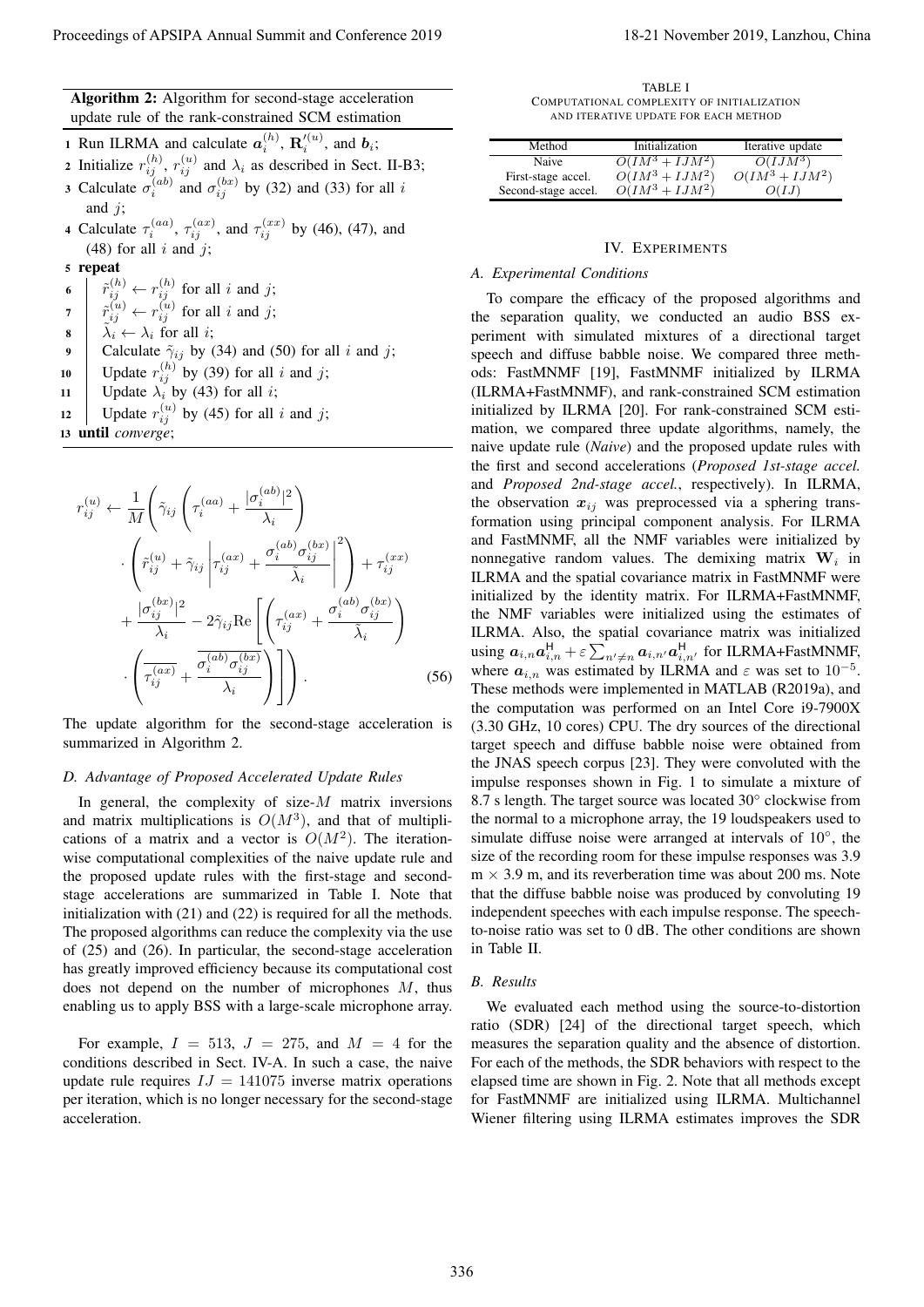TABLE II EXPERIMENTAL CONDITIONS

| Sampling frequency           | $16$ kHz                              |  |
|------------------------------|---------------------------------------|--|
| <b>STFT</b>                  | 64-ms-long Hamming                    |  |
|                              | window with 32 ms shift               |  |
| Number of NMF bases $K$      | 10 for each source                    |  |
| Number of iterations         | 50                                    |  |
| in ILRMA                     |                                       |  |
| Maximum number of iterations | 200                                   |  |
| in methods except ILRMA      |                                       |  |
| Shape and scale parameters   | $\alpha = 1.1$ and $\beta = 10^{-16}$ |  |





Fig. 1. Recording conditions of impulse responses.

value to some extent, and FastMNMF or rank-constrained SCM estimation further improves the separation quality. From Fig. 2, we can confirm that the second-stage acceleration achieves the fastest and most efficient target speech extraction.

Fig. 3 shows the average computational time of one iteration for each method. The proposed algorithm with the secondstage acceleration was 87 times faster than the naive update rule and 12 times faster than FastMNMF with the fourmicrophone condition.

#### V. CONCLUSION

In this paper, we presented new accelerated update rules for rank-constrained SCM estimation, enabling effective extraction of a directional target source contaminated by diffuse noise. We derived update rules by expanding matrix inversion in the naive update rule. The experiment showed that the proposed method achieved an 87 times faster update than the naive update rule and a 12 times faster update than FastMNMF.

## ACKNOWLEDGMENTS

This work was partly supported by SECOM Science and Technology Foundation and JSPS KAKENHI Grant Numbers 17H06101, 19H01116, and 19K20306.

#### **REFERENCES**

- [1] H. Sawada, N. Ono, H. Kameoka, D. Kitamura, and H. Saruwatari, "A review of blind source separation methods: two converging routes to ILRMA originating from ICA and NMF," *APSIPA Trans. Signal and Inf. Process.*, vol. 8, no. e12, pp. 1–14, 2019.
- [2] P. Smaragdis, "Blind separation of convolved mixtures in the frequency domain," *Neurocomputing*, vol. 22, no. 1, pp. 21–34, 1998.
- [3] S. Araki, R. Mukai, S. Makino, T. Nishikawa, and H. Saruwatari, "The fundamental limitation of frequency domain blind source separation for convolutive mixtures of speech," *IEEE Trans. ASP*, vol. 11, no. 2, pp. 109–116, 2003.



Fig. 2. SDR behaviors with respect to elapsed time.



Fig. 3. Average computational time of one iteration for each method.

- [4] H. Saruwatari, T. Kawamura, T. Nishikawa, A. Lee, and K. Shikano, "Blind source separation based on a fast-convergence algorithm combining ICA and beamforming," *IEEE Trans. ASLP*, vol. 14, no. 2, pp. 666–678, 2006.
- [5] A. Hiroe, "Solution of permutation problem in frequency domain ICA using multivariate probability density functions," in *Proc. ICA*, 2006, pp. 601–608.
- [6] T. Kim, H. T. Attias, S.-Y. Lee, and T.-W. Lee, "Blind source separation exploiting higher-order frequency dependencies," *IEEE Trans. ASLP*, vol. 15, no. 1, pp. 70–79, 2007.
- [7] N. Ono, "Stable and fast update rules for independent vector analysis based on auxiliary function technique," in *Proc. WASPAA*, 2011, pp. 189–192.
- [8] D. Kitamura, N. Ono, H. Sawada, H. Kameoka, and H. Saruwatari, "Determined blind source separation unifying independent vector analysis and nonnegative matrix factorization," *IEEE/ACM Trans. ASLP*, vol. 24, no. 9, pp. 1626–1641, 2016.
- [9] D. Kitamura, N. Ono, H. Sawada, H. Kameoka, and H. Saruwatari, "Determined blind source separation with independent low-rank matrix analysis," in *Audio Source Separation*, S. Makino, Ed., pp. 125–155. Springer, Cham, 2018.
- [10] D. Kitamura, S. Mogami, Y. Mitsui, N. Takamune, H. Saruwatari, N. Ono, Y. Takahashi, and K. Kondo, "Generalized independent lowrank matrix analysis using heavy-tailed distributions for blind source